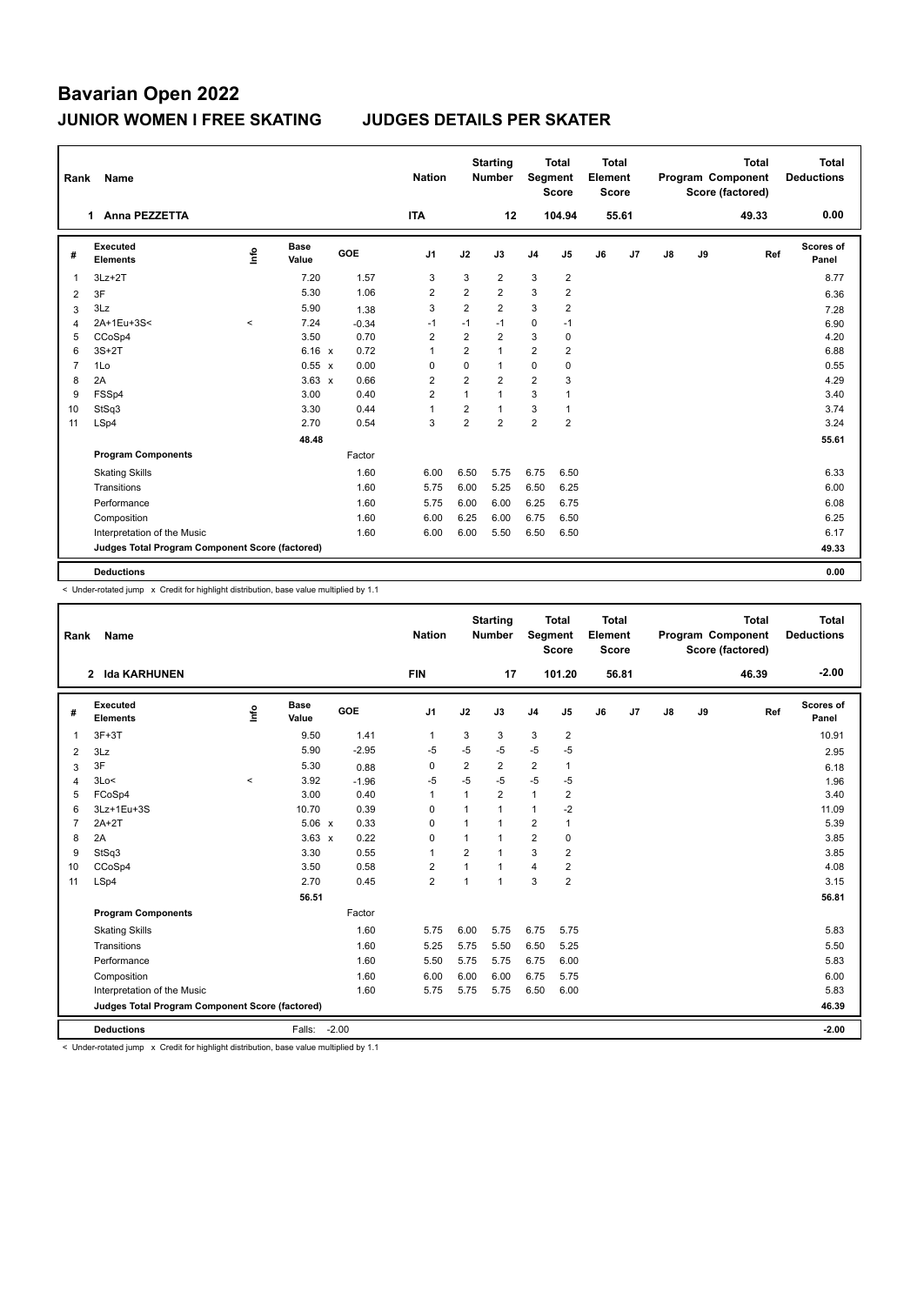| Rank           | Name                                            |      |                      |         | <b>Nation</b>  |                | <b>Starting</b><br><b>Number</b> | <b>Segment</b> | <b>Total</b><br><b>Score</b> | <b>Total</b><br>Element<br><b>Score</b> |                |    |    | <b>Total</b><br>Program Component<br>Score (factored) | Total<br><b>Deductions</b> |
|----------------|-------------------------------------------------|------|----------------------|---------|----------------|----------------|----------------------------------|----------------|------------------------------|-----------------------------------------|----------------|----|----|-------------------------------------------------------|----------------------------|
|                | Lola GRHOZALI<br>3                              |      |                      |         | <b>FRA</b>     |                | 16                               |                | 95.87                        |                                         | 51.21          |    |    | 46.66                                                 | $-2.00$                    |
| #              | Executed<br><b>Elements</b>                     | lnfo | <b>Base</b><br>Value | GOE     | J1             | J2             | J3                               | J <sub>4</sub> | J5                           | J6                                      | J <sub>7</sub> | J8 | J9 | Ref                                                   | Scores of<br>Panel         |
| 1              | $2A+3T$                                         |      | 7.50                 | 0.70    | $\overline{1}$ | $\overline{2}$ | $\overline{2}$                   | $\overline{2}$ | $\mathbf{1}$                 |                                         |                |    |    |                                                       | 8.20                       |
| 2              | LSp4                                            |      | 2.70                 | 0.18    | -1             | 0              | $\mathbf{1}$                     | $\mathbf{1}$   | 0                            |                                         |                |    |    |                                                       | 2.88                       |
| 3              | 2A+1Eu+3S                                       |      | 8.10                 | 0.43    | 0              | 1              | $\mathbf{1}$                     | 3              | $\mathbf{1}$                 |                                         |                |    |    |                                                       | 8.53                       |
| 4              | 3Lz!+2T                                         |      | 7.20                 | $-0.20$ | 0              | 0              | $-1$                             | $\mathbf{1}$   | -2                           |                                         |                |    |    |                                                       | 7.00                       |
| 5              | 3F                                              |      | 5.30                 | $-0.35$ | $-1$           | 0              | 0                                | $-1$           | $-2$                         |                                         |                |    |    |                                                       | 4.95                       |
| 6              | StSq3                                           |      | 3.30                 | 0.33    | 1              | 1              | $\mathbf{1}$                     | $\overline{2}$ | $\mathbf 0$                  |                                         |                |    |    |                                                       | 3.63                       |
| $\overline{7}$ | 3Lo<<                                           | <<   | $1.87 \times$        | $-0.85$ | $-5$           | $-5$           | $-5$                             | $-5$           | $-5$                         |                                         |                |    |    |                                                       | 1.02                       |
| 8              | 3Lz!                                            |      | 6.49 x               | $-0.20$ | 0              | $\mathbf 0$    | $-1$                             | $\mathbf{1}$   | $-2$                         |                                         |                |    |    |                                                       | 6.29                       |
| 9              | 3S<<                                            | <<   | $1.43 \times$        | $-0.65$ | $-5$           | $-5$           | $-5$                             | $-5$           | $-5$                         |                                         |                |    |    |                                                       | 0.78                       |
| 10             | FCCoSp4                                         |      | 3.50                 | 0.35    | 1              | $\overline{1}$ | $\mathbf{1}$                     | $\overline{2}$ | 0                            |                                         |                |    |    |                                                       | 3.85                       |
| 11             | CCoSp4                                          |      | 3.50                 | 0.58    | $\overline{2}$ |                | $\overline{2}$                   | $\overline{2}$ | $\mathbf 0$                  |                                         |                |    |    |                                                       | 4.08                       |
|                |                                                 |      | 50.89                |         |                |                |                                  |                |                              |                                         |                |    |    |                                                       | 51.21                      |
|                | <b>Program Components</b>                       |      |                      | Factor  |                |                |                                  |                |                              |                                         |                |    |    |                                                       |                            |
|                | <b>Skating Skills</b>                           |      |                      | 1.60    | 5.75           | 6.25           | 6.00                             | 6.50           | 6.00                         |                                         |                |    |    |                                                       | 6.08                       |
|                | Transitions                                     |      |                      | 1.60    | 5.25           | 6.00           | 5.50                             | 6.25           | 5.50                         |                                         |                |    |    |                                                       | 5.67                       |
|                | Performance                                     |      |                      | 1.60    | 5.75           | 6.00           | 5.75                             | 6.50           | 5.00                         |                                         |                |    |    |                                                       | 5.83                       |
|                | Composition                                     |      |                      | 1.60    | 5.50           | 6.00           | 6.00                             | 6.00           | 5.50                         |                                         |                |    |    |                                                       | 5.83                       |
|                | Interpretation of the Music                     |      |                      | 1.60    | 5.75           | 6.00           | 5.50                             | 6.25           | 5.25                         |                                         |                |    |    |                                                       | 5.75                       |
|                | Judges Total Program Component Score (factored) |      |                      |         |                |                |                                  |                |                              |                                         |                |    |    |                                                       | 46.66                      |
|                | <b>Deductions</b>                               |      | Falls:               | $-2.00$ |                |                |                                  |                |                              |                                         |                |    |    |                                                       | $-2.00$                    |

<< Downgraded jump x Credit for highlight distribution, base value multiplied by 1.1 ! Not clear edge

| Rank           | Name                                            |         |                      |         | <b>Nation</b>  |                | <b>Starting</b><br><b>Number</b> | Segment        | <b>Total</b><br><b>Score</b> | <b>Total</b><br>Element<br><b>Score</b> |                |    |    | <b>Total</b><br>Program Component<br>Score (factored) | <b>Total</b><br><b>Deductions</b> |
|----------------|-------------------------------------------------|---------|----------------------|---------|----------------|----------------|----------------------------------|----------------|------------------------------|-----------------------------------------|----------------|----|----|-------------------------------------------------------|-----------------------------------|
|                | <b>Kanon SMITH</b><br>4                         |         |                      |         | <b>USA</b>     |                | 14                               |                | 94.76                        |                                         | 46.49          |    |    | 50.27                                                 | $-2.00$                           |
| #              | Executed<br><b>Elements</b>                     | Info    | <b>Base</b><br>Value | GOE     | J1             | J2             | J3                               | J <sub>4</sub> | J5                           | J6                                      | J <sub>7</sub> | J8 | J9 | Ref                                                   | Scores of<br>Panel                |
| $\overline{1}$ | 3Lz!q                                           |         | 5.90                 | $-2.95$ | $-5$           | -5             | $-5$                             | $-5$           | $-5$                         |                                         |                |    |    |                                                       | 2.95                              |
| 2              | 2A                                              |         | 3.30                 | 0.66    | $\mathbf{1}$   | $\overline{2}$ | $\overline{2}$                   | $\overline{2}$ | $\overline{2}$               |                                         |                |    |    |                                                       | 3.96                              |
| 3              | 3Lo                                             |         | 4.90                 | 0.49    | -1             | 1              | 1                                | $\overline{2}$ | $\mathbf{1}$                 |                                         |                |    |    |                                                       | 5.39                              |
| $\overline{4}$ | CCoSp4                                          |         | 3.50                 | 0.82    | $\overline{2}$ | $\overline{2}$ | 3                                | $\overline{4}$ | $\mathbf{1}$                 |                                         |                |    |    |                                                       | 4.32                              |
| 5              | 3F!                                             |         | 5.30                 | $-0.18$ | $-1$           | 0              | $-1$                             | $\mathbf 0$    | 0                            |                                         |                |    |    |                                                       | 5.12                              |
| 6              | 2A+1Eu+3S<                                      | $\prec$ | 7.96 x               | $-0.34$ | $-2$           | $-1$           | $-1$                             | $\mathbf 0$    | $-1$                         |                                         |                |    |    |                                                       | 7.62                              |
| $\overline{7}$ | $3Lz<+3T<<$                                     | <<      | 6.62 x               | $-2.05$ | $-5$           | $-5$           | $-3$                             | $-3$           | -5                           |                                         |                |    |    |                                                       | 4.57                              |
| 8              | FCCoSp4                                         |         | 3.50                 | 0.58    | $\overline{2}$ | $\overline{2}$ | 1                                | 3              | 1                            |                                         |                |    |    |                                                       | 4.08                              |
| 9              | 3F<+REP                                         | $\prec$ | $3.26 \times$        | $-2.12$ | $-5$           | $-5$           | $-5$                             | $-5$           | $-5$                         |                                         |                |    |    |                                                       | 1.14                              |
| 10             | StSq3                                           |         | 3.30                 | 0.44    | $\mathbf{1}$   | $\overline{2}$ | $-4$                             | $\overline{2}$ | $\mathbf{1}$                 |                                         |                |    |    |                                                       | 3.74                              |
| 11             | LSp4                                            |         | 2.70                 | 0.90    | $\overline{4}$ | 3              | $\overline{2}$                   | 5              | 3                            |                                         |                |    |    |                                                       | 3.60                              |
|                |                                                 |         | 50.24                |         |                |                |                                  |                |                              |                                         |                |    |    |                                                       | 46.49                             |
|                | <b>Program Components</b>                       |         |                      | Factor  |                |                |                                  |                |                              |                                         |                |    |    |                                                       |                                   |
|                | <b>Skating Skills</b>                           |         |                      | 1.60    | 5.75           | 6.50           | 6.50                             | 6.75           | 6.25                         |                                         |                |    |    |                                                       | 6.42                              |
|                | Transitions                                     |         |                      | 1.60    | 5.50           | 6.00           | 6.25                             | 6.50           | 6.25                         |                                         |                |    |    |                                                       | 6.17                              |
|                | Performance                                     |         |                      | 1.60    | 5.75           | 6.25           | 6.50                             | 6.75           | 6.00                         |                                         |                |    |    |                                                       | 6.25                              |
|                | Composition                                     |         |                      | 1.60    | 6.25           | 6.25           | 6.75                             | 6.25           | 6.00                         |                                         |                |    |    |                                                       | 6.25                              |
|                | Interpretation of the Music                     |         |                      | 1.60    | 6.00           | 6.25           | 6.75                             | 6.50           | 6.25                         |                                         |                |    |    |                                                       | 6.33                              |
|                | Judges Total Program Component Score (factored) |         |                      |         |                |                |                                  |                |                              |                                         |                |    |    |                                                       | 50.27                             |
|                | <b>Deductions</b>                               |         | Falls:               | $-2.00$ |                |                |                                  |                |                              |                                         |                |    |    |                                                       | $-2.00$                           |

< Under-rotated jump << Downgraded jump x Credit for highlight distribution, base value multiplied by 1.1 ! Not clear edge REP Jump repetition q Jump landed on the quarter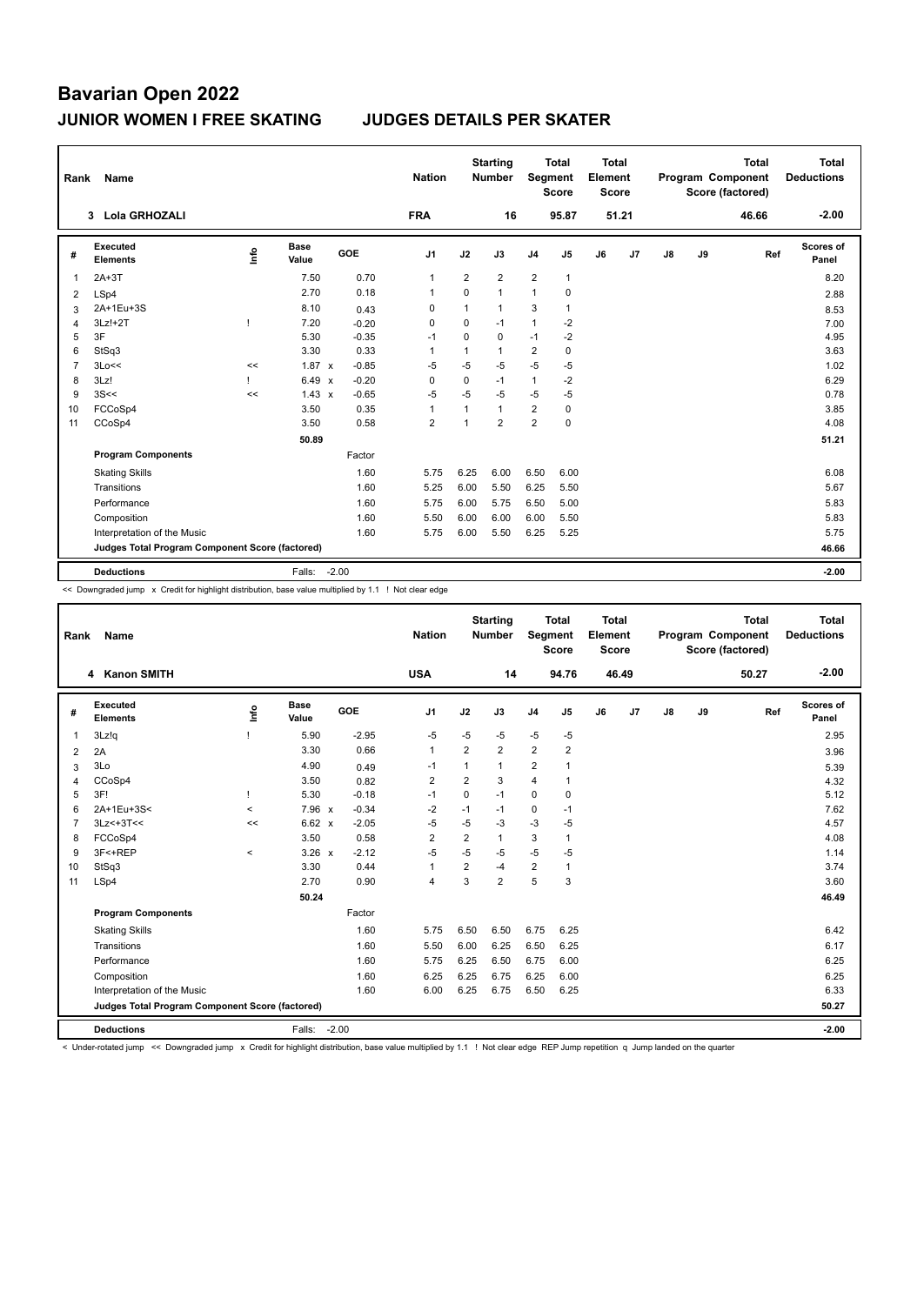| Rank | Name                                            |                          |                      |         | <b>Nation</b>  |                | <b>Starting</b><br><b>Number</b> | Segment        | <b>Total</b><br><b>Score</b> | <b>Total</b><br>Element<br><b>Score</b> |       |    |    | <b>Total</b><br>Program Component<br>Score (factored) | Total<br><b>Deductions</b> |
|------|-------------------------------------------------|--------------------------|----------------------|---------|----------------|----------------|----------------------------------|----------------|------------------------------|-----------------------------------------|-------|----|----|-------------------------------------------------------|----------------------------|
|      | 5 Olesya RAY                                    |                          |                      |         | <b>GER</b>     |                | 15                               |                | 92.56                        |                                         | 44.15 |    |    | 48.41                                                 | 0.00                       |
| #    | Executed<br><b>Elements</b>                     | ۴                        | <b>Base</b><br>Value | GOE     | J <sub>1</sub> | J2             | J3                               | J <sub>4</sub> | J <sub>5</sub>               | J6                                      | J7    | J8 | J9 | Ref                                                   | Scores of<br>Panel         |
| 1    | $2A+3T$                                         |                          | 7.50                 | 0.98    | $\overline{2}$ | 3              | $\overline{2}$                   | 3              | $\overline{2}$               |                                         |       |    |    |                                                       | 8.48                       |
| 2    | 2A+1Eu+2S<<                                     | <<                       | 4.20                 | $-1.21$ | $-5$           | -5             | -3                               | $-3$           | -3                           |                                         |       |    |    |                                                       | 2.99                       |
| 3    | 3Lo<                                            | $\overline{\phantom{a}}$ | 3.92                 | $-1.70$ | $-5$           | $-5$           | $-2$                             | $-4$           | $-4$                         |                                         |       |    |    |                                                       | 2.22                       |
| 4    | 2Lz                                             |                          | 2.10                 | 0.21    | $\overline{1}$ | 1              | $\mathbf{1}$                     | 0              | 2                            |                                         |       |    |    |                                                       | 2.31                       |
| 5    | CCoSp4                                          |                          | 3.50                 | 0.93    | 3              | $\overline{2}$ | 3                                | 4              | $\mathbf{1}$                 |                                         |       |    |    |                                                       | 4.43                       |
| 6    | StSq2                                           |                          | 2.60                 | 0.52    | 3              | $\overline{2}$ | $\overline{2}$                   | $\overline{2}$ | $\overline{2}$               |                                         |       |    |    |                                                       | 3.12                       |
| 7    | 3S                                              |                          | 4.73 $\times$        | 0.00    | 0              | $\Omega$       | $\mathbf{1}$                     | 0              | 0                            |                                         |       |    |    |                                                       | 4.73                       |
| 8    | 3T                                              |                          | 4.62 $\times$        | 0.56    | $\overline{1}$ | $\mathbf{1}$   | $\overline{2}$                   | $\overline{2}$ | 1                            |                                         |       |    |    |                                                       | 5.18                       |
| 9    | $2Lz + 2Lo$                                     |                          | 4.18 $x$             | 0.21    | $\mathbf{1}$   | $\mathbf{1}$   | $\mathbf{1}$                     | $\overline{2}$ | $\mathbf{1}$                 |                                         |       |    |    |                                                       | 4.39                       |
| 10   | LSp3                                            |                          | 2.40                 | 0.40    | $\overline{1}$ | $\overline{2}$ | $\Omega$                         | 3              | $\overline{2}$               |                                         |       |    |    |                                                       | 2.80                       |
| 11   | FSSp4                                           |                          | 3.00                 | 0.50    | $\overline{2}$ | $\mathbf{1}$   | 1                                | $\overline{2}$ | $\overline{2}$               |                                         |       |    |    |                                                       | 3.50                       |
|      |                                                 |                          | 42.75                |         |                |                |                                  |                |                              |                                         |       |    |    |                                                       | 44.15                      |
|      | <b>Program Components</b>                       |                          |                      | Factor  |                |                |                                  |                |                              |                                         |       |    |    |                                                       |                            |
|      | <b>Skating Skills</b>                           |                          |                      | 1.60    | 5.25           | 6.25           | 6.25                             | 6.50           | 6.00                         |                                         |       |    |    |                                                       | 6.17                       |
|      | Transitions                                     |                          |                      | 1.60    | 4.75           | 5.75           | 5.50                             | 6.25           | 6.00                         |                                         |       |    |    |                                                       | 5.75                       |
|      | Performance                                     |                          |                      | 1.60    | 5.25           | 6.00           | 6.25                             | 6.25           | 6.50                         |                                         |       |    |    |                                                       | 6.17                       |
|      | Composition                                     |                          |                      | 1.60    | 5.50           | 6.25           | 6.50                             | 6.00           | 6.25                         |                                         |       |    |    |                                                       | 6.17                       |
|      | Interpretation of the Music                     |                          |                      | 1.60    | 5.50           | 5.75           | 6.25                             | 6.50           | 6.00                         |                                         |       |    |    |                                                       | 6.00                       |
|      | Judges Total Program Component Score (factored) |                          |                      |         |                |                |                                  |                |                              |                                         |       |    |    |                                                       | 48.41                      |
|      | <b>Deductions</b>                               |                          |                      |         |                |                |                                  |                |                              |                                         |       |    |    |                                                       | 0.00                       |

< Under-rotated jump << Downgraded jump x Credit for highlight distribution, base value multiplied by 1.1

| Rank           | <b>Name</b>                                     |      |                      |            | <b>Nation</b>  |                | <b>Starting</b><br><b>Number</b> | Segment        | <b>Total</b><br><b>Score</b> | <b>Total</b><br>Element<br><b>Score</b> |                |    |    | <b>Total</b><br>Program Component<br>Score (factored) | <b>Total</b><br><b>Deductions</b> |
|----------------|-------------------------------------------------|------|----------------------|------------|----------------|----------------|----------------------------------|----------------|------------------------------|-----------------------------------------|----------------|----|----|-------------------------------------------------------|-----------------------------------|
|                | Janna JYRKINEN<br>6                             |      |                      |            | <b>FIN</b>     |                | 13                               |                | 83.93                        |                                         | 41.47          |    |    | 43.46                                                 | $-1.00$                           |
| #              | Executed<br><b>Elements</b>                     | ١nfo | <b>Base</b><br>Value | <b>GOE</b> | J <sub>1</sub> | J2             | J3                               | J <sub>4</sub> | J <sub>5</sub>               | J6                                      | J <sub>7</sub> | J8 | J9 | Ref                                                   | Scores of<br>Panel                |
| $\overline{1}$ | 3F                                              |      | 5.30                 | 0.88       | $\mathbf{1}$   | $\overline{2}$ | $\overline{2}$                   | $\overline{2}$ | $\mathbf{1}$                 |                                         |                |    |    |                                                       | 6.18                              |
| 2              | 2Lz                                             |      | 2.10                 | $-1.05$    | $-5$           | $-5$           | $-2$                             | $-5$           | $-5$                         |                                         |                |    |    |                                                       | 1.05                              |
| 3              | $2A+3Tq$                                        | q    | 7.50                 | $-0.56$    | $-3$           | $-1$           | $-1$                             | $\mathbf{1}$   | $-2$                         |                                         |                |    |    |                                                       | 6.94                              |
| 4              | FCoSp4                                          |      | 3.00                 | 0.40       | $\mathbf{1}$   | $\mathbf{1}$   | $\overline{2}$                   | $\overline{2}$ | $\mathbf 0$                  |                                         |                |    |    |                                                       | 3.40                              |
| 5              | 3Lz<<                                           | <<   | 2.10                 | $-1.05$    | $-5$           | $-5$           | $-5$                             | $-5$           | $-5$                         |                                         |                |    |    |                                                       | 1.05                              |
| 6              | 1F                                              |      | 0.55 x               | $-0.12$    | $-4$           | $-3$           | $-2$                             | $\mathbf 0$    | $-2$                         |                                         |                |    |    |                                                       | 0.43                              |
| $\overline{7}$ | 3Lo                                             |      | 5.39 x               | 0.49       | $\Omega$       | $\overline{2}$ | 1                                | $\overline{2}$ | 0                            |                                         |                |    |    |                                                       | 5.88                              |
| 8              | $2A+2T+2Lo$                                     |      | $6.93 \times$        | 0.11       | $\Omega$       | $\mathbf{1}$   | $\Omega$                         | $\overline{2}$ | $\Omega$                     |                                         |                |    |    |                                                       | 7.04                              |
| 9              | LSp4                                            |      | 2.70                 | 0.18       | 0              | $\overline{1}$ | $\mathbf{1}$                     | 3              | $\mathbf 0$                  |                                         |                |    |    |                                                       | 2.88                              |
| 10             | StSq2                                           |      | 2.60                 | 0.17       | $-2$           | 1              | 1                                | 3              | $\mathbf 0$                  |                                         |                |    |    |                                                       | 2.77                              |
| 11             | CCoSp4                                          |      | 3.50                 | 0.35       | $\mathbf{1}$   | 1              | 1                                | $\overline{2}$ | $\mathbf{1}$                 |                                         |                |    |    |                                                       | 3.85                              |
|                |                                                 |      | 41.67                |            |                |                |                                  |                |                              |                                         |                |    |    |                                                       | 41.47                             |
|                | <b>Program Components</b>                       |      |                      | Factor     |                |                |                                  |                |                              |                                         |                |    |    |                                                       |                                   |
|                | <b>Skating Skills</b>                           |      |                      | 1.60       | 5.00           | 6.25           | 5.50                             | 6.50           | 5.75                         |                                         |                |    |    |                                                       | 5.83                              |
|                | Transitions                                     |      |                      | 1.60       | 4.50           | 5.50           | 5.00                             | 6.25           | 5.00                         |                                         |                |    |    |                                                       | 5.17                              |
|                | Performance                                     |      |                      | 1.60       | 4.50           | 5.50           | 5.25                             | 6.25           | 5.25                         |                                         |                |    |    |                                                       | 5.33                              |
|                | Composition                                     |      |                      | 1.60       | 5.25           | 5.75           | 5.50                             | 6.50           | 5.00                         |                                         |                |    |    |                                                       | 5.50                              |
|                | Interpretation of the Music                     |      |                      | 1.60       | 4.75           | 5.50           | 5.25                             | 6.25           | 5.25                         |                                         |                |    |    |                                                       | 5.33                              |
|                | Judges Total Program Component Score (factored) |      |                      |            |                |                |                                  |                |                              |                                         |                |    |    |                                                       | 43.46                             |
|                | <b>Deductions</b>                               |      | Falls:               | $-1.00$    |                |                |                                  |                |                              |                                         |                |    |    |                                                       | $-1.00$                           |

<< Downgraded jump x Credit for highlight distribution, base value multiplied by 1.1 q Jump landed on the quarter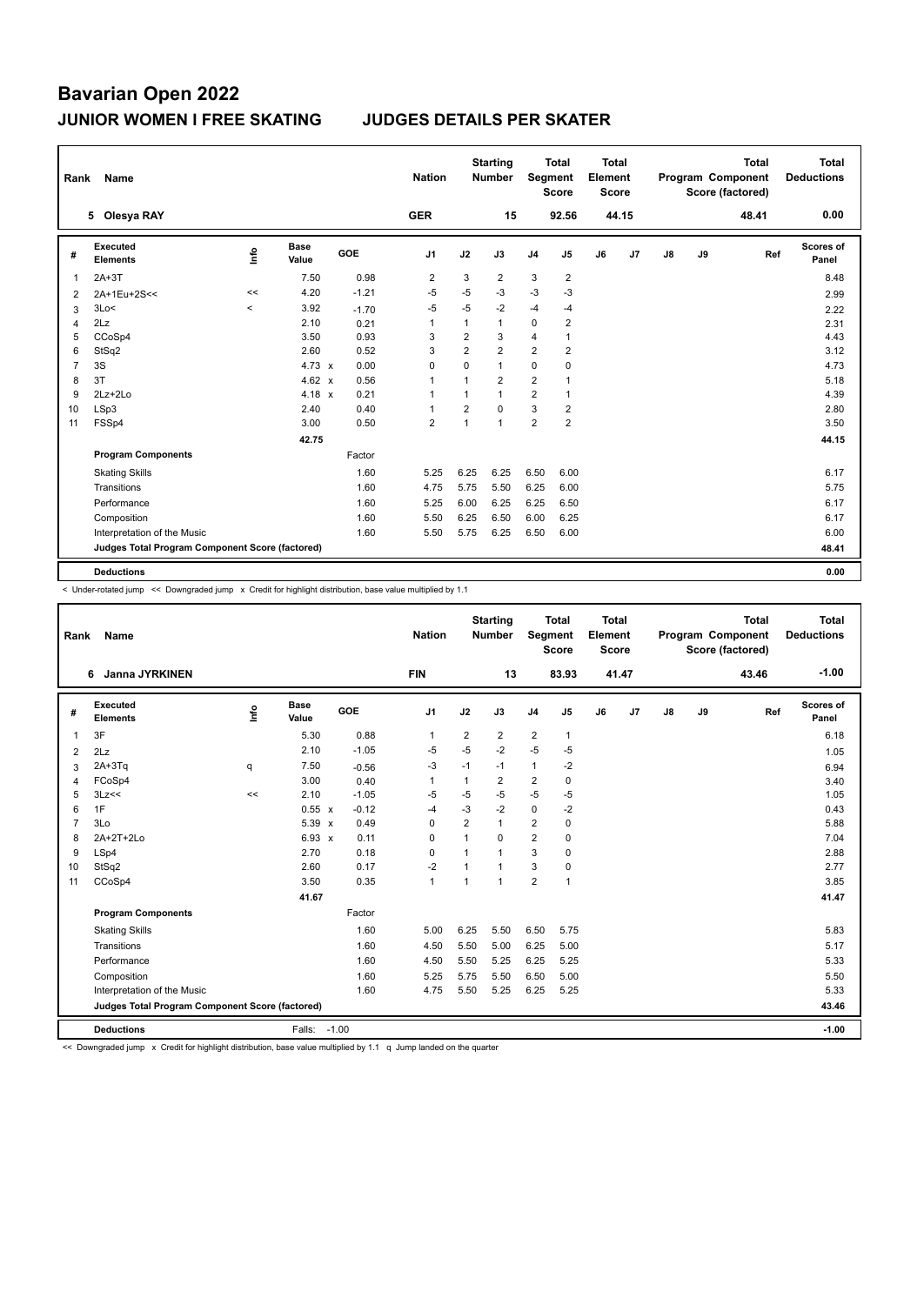| Rank           | Name                                            |       |                      |            | <b>Nation</b>  |              | <b>Starting</b><br><b>Number</b> | Segment        | <b>Total</b><br><b>Score</b> | <b>Total</b><br>Element<br><b>Score</b> |       |               |    | <b>Total</b><br><b>Program Component</b><br>Score (factored) | <b>Total</b><br><b>Deductions</b> |
|----------------|-------------------------------------------------|-------|----------------------|------------|----------------|--------------|----------------------------------|----------------|------------------------------|-----------------------------------------|-------|---------------|----|--------------------------------------------------------------|-----------------------------------|
|                | <b>Flora Marie SCHALLER</b><br>7                |       |                      |            | <b>AUT</b>     |              | 5                                |                | 77.04                        |                                         | 39.04 |               |    | 38.00                                                        | 0.00                              |
| #              | Executed<br><b>Elements</b>                     | ۴ů    | <b>Base</b><br>Value | <b>GOE</b> | J <sub>1</sub> | J2           | J3                               | J <sub>4</sub> | J5                           | J6                                      | J7    | $\mathsf{J}8$ | J9 | Ref                                                          | <b>Scores of</b><br>Panel         |
| 1              | $3S+2T$                                         |       | 5.60                 | 0.00       | $-1$           | 0            | 0                                | $\mathbf 0$    | $\mathbf 0$                  |                                         |       |               |    |                                                              | 5.60                              |
| 2              | 3S<                                             | $\,<$ | 3.44                 | $-0.69$    | -3             | $-2$         | $-2$                             | $-2$           | $-2$                         |                                         |       |               |    |                                                              | 2.75                              |
| 3              | 2A+1Eu+2F                                       |       | 5.60                 | 0.00       | -3             | 0            | 0                                | 0              | 0                            |                                         |       |               |    |                                                              | 5.60                              |
| 4              | CCoSp4                                          |       | 3.50                 | 0.12       | $\mathbf{1}$   | $\mathbf 0$  | 0                                | $\mathbf{1}$   | $\mathbf 0$                  |                                         |       |               |    |                                                              | 3.62                              |
| 5              | 2Aq                                             | q     | 3.30                 | $-0.55$    | $-2$           | $-2$         | $-1$                             | $-1$           | $-3$                         |                                         |       |               |    |                                                              | 2.75                              |
| 6              | StSq3                                           |       | 3.30                 | 0.11       | $-1$           | $\mathbf{1}$ | $-1$                             | $\mathbf{1}$   | 1                            |                                         |       |               |    |                                                              | 3.41                              |
| $\overline{7}$ | $2Lz+2Lo$                                       |       | $4.18 \times$        | 0.07       | $\mathbf{1}$   | $\Omega$     | 0                                | $\mathbf 0$    | $\mathbf{1}$                 |                                         |       |               |    |                                                              | 4.25                              |
| 8              | CCSp4                                           |       | 3.20                 | 0.00       | 0              | $\Omega$     | $-1$                             | $\mathbf{1}$   | 0                            |                                         |       |               |    |                                                              | 3.20                              |
| 9              | 2Lz                                             |       | 2.31 x               | 0.07       | 0              | 0            | 1                                | $\mathbf 0$    | $\mathbf{1}$                 |                                         |       |               |    |                                                              | 2.38                              |
| 10             | 2F                                              |       | 1.98 x               | $-0.12$    | 0              | $-2$         | $-1$                             | $\mathbf 0$    | $-1$                         |                                         |       |               |    |                                                              | 1.86                              |
| 11             | FCCoSp4                                         |       | 3.50                 | 0.12       | $\mathbf{1}$   | $-2$         | 0                                | $\overline{1}$ | $\mathbf 0$                  |                                         |       |               |    |                                                              | 3.62                              |
|                |                                                 |       | 39.91                |            |                |              |                                  |                |                              |                                         |       |               |    |                                                              | 39.04                             |
|                | <b>Program Components</b>                       |       |                      | Factor     |                |              |                                  |                |                              |                                         |       |               |    |                                                              |                                   |
|                | <b>Skating Skills</b>                           |       |                      | 1.60       | 4.00           | 4.75         | 4.50                             | 5.25           | 5.00                         |                                         |       |               |    |                                                              | 4.75                              |
|                | Transitions                                     |       |                      | 1.60       | 3.75           | 4.75         | 4.25                             | 5.00           | 5.00                         |                                         |       |               |    |                                                              | 4.67                              |
|                | Performance                                     |       |                      | 1.60       | 4.00           | 4.75         | 4.50                             | 5.25           | 5.25                         |                                         |       |               |    |                                                              | 4.83                              |
|                | Composition                                     |       |                      | 1.60       | 3.75           | 4.75         | 4.75                             | 5.25           | 5.00                         |                                         |       |               |    |                                                              | 4.83                              |
|                | Interpretation of the Music                     |       |                      | 1.60       | 4.00           | 4.75         | 4.25                             | 5.00           | 5.00                         |                                         |       |               |    |                                                              | 4.67                              |
|                | Judges Total Program Component Score (factored) |       |                      |            |                |              |                                  |                |                              |                                         |       |               |    |                                                              | 38.00                             |
|                | <b>Deductions</b>                               |       |                      |            |                |              |                                  |                |                              |                                         |       |               |    |                                                              | 0.00                              |

< Under-rotated jump x Credit for highlight distribution, base value multiplied by 1.1 q Jump landed on the quarter

| Rank           | Name                                            |                                  |                      |            | <b>Nation</b>  |                | <b>Starting</b><br><b>Number</b> | Segment        | <b>Total</b><br><b>Score</b> | <b>Total</b><br>Element<br>Score |       |               |    | <b>Total</b><br>Program Component<br>Score (factored) | <b>Total</b><br><b>Deductions</b> |
|----------------|-------------------------------------------------|----------------------------------|----------------------|------------|----------------|----------------|----------------------------------|----------------|------------------------------|----------------------------------|-------|---------------|----|-------------------------------------------------------|-----------------------------------|
|                | <b>Kija KURKINEN</b><br>8                       |                                  |                      |            | <b>FIN</b>     |                | 9                                |                | 76.74                        |                                  | 38.33 |               |    | 38.41                                                 | 0.00                              |
| #              | Executed<br><b>Elements</b>                     | $\mathop{\mathsf{Irr}}\nolimits$ | <b>Base</b><br>Value | <b>GOE</b> | J <sub>1</sub> | J2             | J3                               | J <sub>4</sub> | J5                           | J6                               | J7    | $\mathsf{J}8$ | J9 | Ref                                                   | Scores of<br>Panel                |
| 1              | $3Lz + 2T$                                      |                                  | 7.20                 | 0.39       | $\mathbf{1}$   | $\mathbf{1}$   | $\mathbf{1}$                     | $\mathbf 0$    | $\mathbf 0$                  |                                  |       |               |    |                                                       | 7.59                              |
| 2              | 3F<<                                            | <<                               | 1.80                 | $-0.90$    | -5             | $-5$           | $-3$                             | $-5$           | $-5$                         |                                  |       |               |    |                                                       | 0.90                              |
| 3              | FSSp4                                           |                                  | 3.00                 | 0.40       | $\overline{2}$ | $\overline{2}$ | $-1$                             | $\mathbf{1}$   | $\mathbf{1}$                 |                                  |       |               |    |                                                       | 3.40                              |
| 4              | 2S+1Eu+2F                                       |                                  | 3.60                 | 0.00       | $-2$           | $\mathbf 0$    | $\mathbf 0$                      | $\mathbf 0$    | 0                            |                                  |       |               |    |                                                       | 3.60                              |
| 5              | $3T+2T$                                         |                                  | 5.50                 | 0.00       | $\mathbf 0$    | $\mathbf 0$    | 0                                | $\mathbf 0$    | $-1$                         |                                  |       |               |    |                                                       | 5.50                              |
| 6              | 3Lz<<                                           | <<                               | 2.31 x               | $-1.05$    | -5             | $-5$           | $-3$                             | $-5$           | $-5$                         |                                  |       |               |    |                                                       | 1.26                              |
| $\overline{7}$ | 2A                                              |                                  | $3.63 \times$        | 0.00       | $\mathbf 0$    | $\mathbf{1}$   | $\mathbf 0$                      | $\mathbf 0$    | $\mathbf 0$                  |                                  |       |               |    |                                                       | 3.63                              |
| 8              | FCCoSp3                                         |                                  | 3.00                 | 0.00       | 0              | 1              | $-2$                             | $\mathbf 0$    | 0                            |                                  |       |               |    |                                                       | 3.00                              |
| 9              | StSq2                                           |                                  | 2.60                 | $-0.09$    | $-2$           | 1              | $-2$                             | $\mathbf{1}$   | 0                            |                                  |       |               |    |                                                       | 2.51                              |
| 10             | 3S<                                             | $\prec$                          | $3.78 \times$        | $-0.69$    | $-2$           | $-2$           | $-2$                             | $\mathbf 0$    | $-2$                         |                                  |       |               |    |                                                       | 3.09                              |
| 11             | CCoSp4                                          |                                  | 3.50                 | 0.35       | $\overline{1}$ | 1              | $\mathbf 0$                      | $\mathbf{1}$   | $\mathbf{1}$                 |                                  |       |               |    |                                                       | 3.85                              |
|                |                                                 |                                  | 39.92                |            |                |                |                                  |                |                              |                                  |       |               |    |                                                       | 38.33                             |
|                | <b>Program Components</b>                       |                                  |                      | Factor     |                |                |                                  |                |                              |                                  |       |               |    |                                                       |                                   |
|                | <b>Skating Skills</b>                           |                                  |                      | 1.60       | 4.25           | 5.25           | 4.25                             | 5.50           | 5.25                         |                                  |       |               |    |                                                       | 4.92                              |
|                | Transitions                                     |                                  |                      | 1.60       | 4.00           | 5.00           | 3.75                             | 5.50           | 5.00                         |                                  |       |               |    |                                                       | 4.67                              |
|                | Performance                                     |                                  |                      | 1.60       | 4.00           | 5.25           | 4.00                             | 5.25           | 5.00                         |                                  |       |               |    |                                                       | 4.75                              |
|                | Composition                                     |                                  |                      | 1.60       | 4.50           | 5.25           | 4.25                             | 5.50           | 5.00                         |                                  |       |               |    |                                                       | 4.92                              |
|                | Interpretation of the Music                     |                                  |                      | 1.60       | 4.25           | 5.00           | 4.00                             | 5.50           | 5.00                         |                                  |       |               |    |                                                       | 4.75                              |
|                | Judges Total Program Component Score (factored) |                                  |                      |            |                |                |                                  |                |                              |                                  |       |               |    |                                                       | 38.41                             |
|                | <b>Deductions</b>                               |                                  |                      |            |                |                |                                  |                |                              |                                  |       |               |    |                                                       | 0.00                              |

< Under-rotated jump << Downgraded jump x Credit for highlight distribution, base value multiplied by 1.1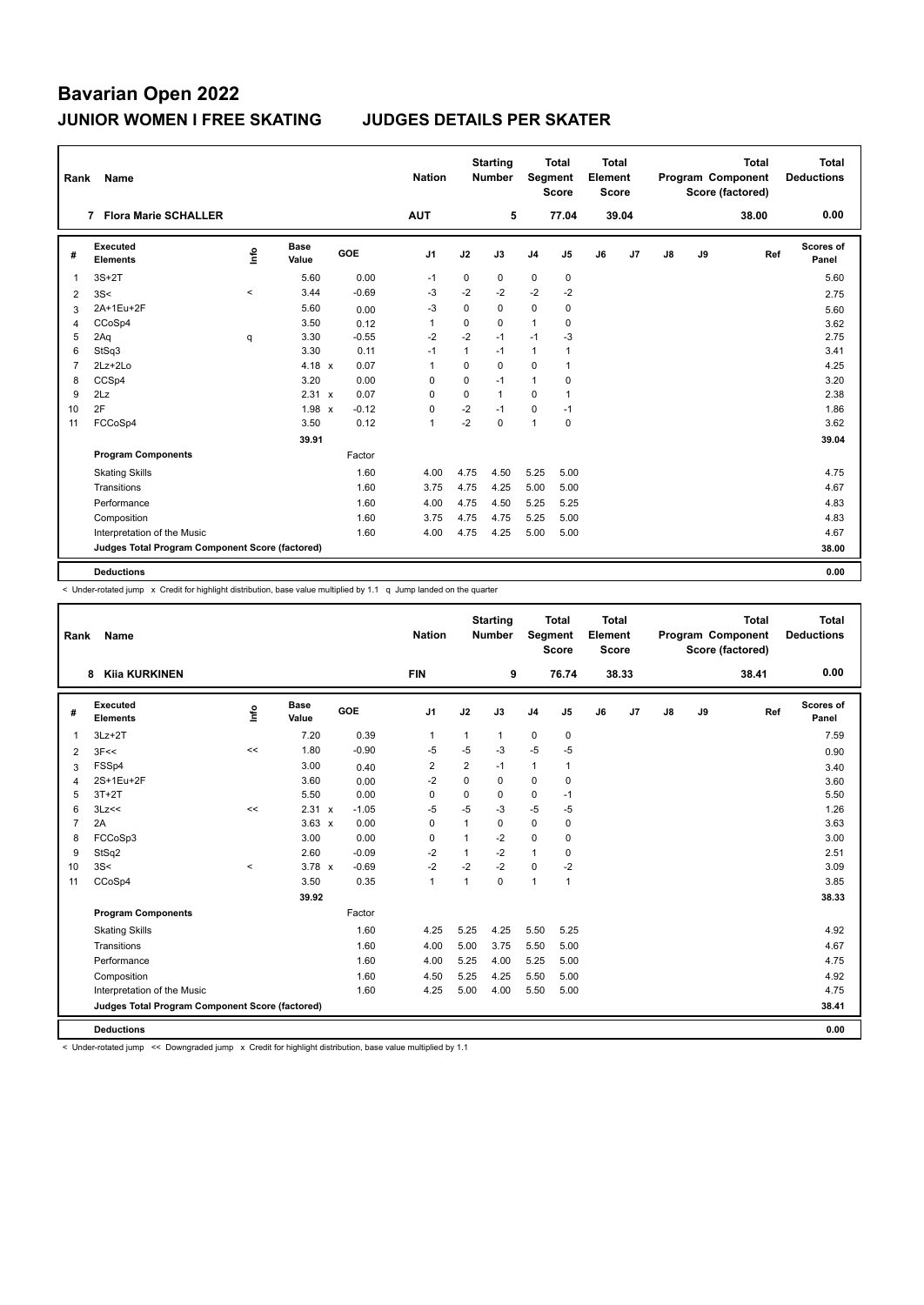| Rank           | Name                                            |                                  |               |         | <b>Nation</b>  |              | <b>Starting</b><br><b>Number</b> | Segment        | Total<br><b>Score</b> | <b>Total</b><br>Element<br><b>Score</b> |       |               |    | <b>Total</b><br>Program Component<br>Score (factored) | Total<br><b>Deductions</b> |
|----------------|-------------------------------------------------|----------------------------------|---------------|---------|----------------|--------------|----------------------------------|----------------|-----------------------|-----------------------------------------|-------|---------------|----|-------------------------------------------------------|----------------------------|
|                | <b>Tara Maria IENCIU</b><br>9                   |                                  |               |         | <b>ROU</b>     |              | 4                                |                | 75.41                 |                                         | 38.74 |               |    | 36.67                                                 | 0.00                       |
| #              | Executed<br><b>Elements</b>                     | $\mathop{\mathsf{Irr}}\nolimits$ | Base<br>Value | GOE     | J1             | J2           | J3                               | J <sub>4</sub> | J <sub>5</sub>        | J6                                      | J7    | $\mathsf{J}8$ | J9 | Ref                                                   | Scores of<br>Panel         |
| 1              | 3Lz                                             |                                  | 5.90          | 0.20    | $\mathbf{1}$   | 0            | $\mathbf{1}$                     | $\mathbf 0$    | $\mathbf 0$           |                                         |       |               |    |                                                       | 6.10                       |
| 2              | $3S+2T$                                         |                                  | 5.60          | 0.00    | 0              | 0            | 0                                | $\mathbf 0$    | 1                     |                                         |       |               |    |                                                       | 5.60                       |
| 3              | 2A+1Eu+2S                                       |                                  | 5.10          | 0.22    | $\overline{1}$ | $\mathbf{1}$ | 0                                | $\mathbf{1}$   | 0                     |                                         |       |               |    |                                                       | 5.32                       |
| 4              | FCCoSp2                                         |                                  | 2.50          | 0.00    | 0              | 0            | $-1$                             | $\mathbf{1}$   | 0                     |                                         |       |               |    |                                                       | 2.50                       |
| 5              | StSq2                                           |                                  | 2.60          | 0.00    | $-2$           | $\mathbf{1}$ | 0                                | 0              | 0                     |                                         |       |               |    |                                                       | 2.60                       |
| 6              | $2F+2T$                                         |                                  | 3.10          | 0.00    | $\Omega$       | $\Omega$     | 0                                | $\Omega$       | 0                     |                                         |       |               |    |                                                       | 3.10                       |
| $\overline{7}$ | 3Sq                                             | q                                | $4.73 \times$ | $-0.86$ | $-2$           | $-2$         | $-2$                             | $-1$           | $-3$                  |                                         |       |               |    |                                                       | 3.87                       |
| 8              | 2A                                              |                                  | $3.63 \times$ | 0.33    | $\mathbf{1}$   | $\mathbf{1}$ | 1                                | $\overline{1}$ | $\overline{2}$        |                                         |       |               |    |                                                       | 3.96                       |
| 9              | 2Lo                                             |                                  | $1.87 \times$ | 0.06    | $\Omega$       | $\Omega$     | 1                                | $\overline{1}$ | $\Omega$              |                                         |       |               |    |                                                       | 1.93                       |
| 10             | FSSp2                                           |                                  | 2.30          | 0.08    | $\mathbf 0$    | 1            | $\Omega$                         | $\overline{1}$ | $-1$                  |                                         |       |               |    |                                                       | 2.38                       |
| 11             | CCoSp2V                                         |                                  | 1.88          | $-0.50$ | $-3$           | $-4$         | $-3$                             | $\overline{1}$ | $-2$                  |                                         |       |               |    |                                                       | 1.38                       |
|                |                                                 |                                  | 39.21         |         |                |              |                                  |                |                       |                                         |       |               |    |                                                       | 38.74                      |
|                | <b>Program Components</b>                       |                                  |               | Factor  |                |              |                                  |                |                       |                                         |       |               |    |                                                       |                            |
|                | <b>Skating Skills</b>                           |                                  |               | 1.60    | 4.00           | 5.25         | 4.75                             | 5.50           | 4.75                  |                                         |       |               |    |                                                       | 4.92                       |
|                | Transitions                                     |                                  |               | 1.60    | 3.50           | 5.00         | 3.50                             | 5.25           | 4.25                  |                                         |       |               |    |                                                       | 4.25                       |
|                | Performance                                     |                                  |               | 1.60    | 3.75           | 4.75         | 4.50                             | 5.00           | 4.50                  |                                         |       |               |    |                                                       | 4.58                       |
|                | Composition                                     |                                  |               | 1.60    | 4.00           | 5.00         | 4.75                             | 5.25           | 4.50                  |                                         |       |               |    |                                                       | 4.75                       |
|                | Interpretation of the Music                     |                                  |               | 1.60    | 4.00           | 4.75         | 4.50                             | 5.25           | 4.00                  |                                         |       |               |    |                                                       | 4.42                       |
|                | Judges Total Program Component Score (factored) |                                  |               |         |                |              |                                  |                |                       |                                         |       |               |    |                                                       | 36.67                      |
|                | <b>Deductions</b>                               |                                  |               |         |                |              |                                  |                |                       |                                         |       |               |    |                                                       | 0.00                       |

x Credit for highlight distribution, base value multiplied by 1.1 q Jump landed on the quarter

| Rank           | <b>Name</b>                                     |      |                      |         | <b>Nation</b>  |                | <b>Starting</b><br><b>Number</b> | Segment        | <b>Total</b><br><b>Score</b> | Total<br>Element<br><b>Score</b> |       |    |    | <b>Total</b><br>Program Component<br>Score (factored) | <b>Total</b><br><b>Deductions</b> |
|----------------|-------------------------------------------------|------|----------------------|---------|----------------|----------------|----------------------------------|----------------|------------------------------|----------------------------------|-------|----|----|-------------------------------------------------------|-----------------------------------|
|                | Stefania YAKOVLEVA<br>10                        |      |                      |         | <b>CYP</b>     |                | 10                               |                | 73.61                        |                                  | 36.80 |    |    | 38.81                                                 | $-2.00$                           |
| #              | Executed<br><b>Elements</b>                     | ١nfo | <b>Base</b><br>Value | GOE     | J <sub>1</sub> | J2             | J3                               | J <sub>4</sub> | J5                           | J6                               | J7    | J8 | J9 | Ref                                                   | <b>Scores of</b><br>Panel         |
| $\mathbf{1}$   | 3T                                              |      | 4.20                 | $-0.56$ | $-1$           | $-2$           | $-1$                             | $-1$           | $-2$                         |                                  |       |    |    |                                                       | 3.64                              |
| 2              | 3Lo                                             |      | 4.90                 | $-1.31$ | $-4$           | $-3$           | $-2$                             | $-2$           | $-3$                         |                                  |       |    |    |                                                       | 3.59                              |
| 3              | 2A+1Eu << + 2S                                  | <<   | 4.60                 | $-1.65$ | -5             | $-5$           | $-5$                             | -5             | $-5$                         |                                  |       |    |    |                                                       | 2.95                              |
| $\overline{4}$ | 3Tq+REP                                         | q    | 2.94                 | $-2.10$ | -5             | $-5$           | $-5$                             | $-5$           | $-5$                         |                                  |       |    |    |                                                       | 0.84                              |
| 5              | FSSp3                                           |      | 2.60                 | 0.00    | 0              | $\Omega$       | $\mathbf{1}$                     | $\mathbf 0$    | $-1$                         |                                  |       |    |    |                                                       | 2.60                              |
| 6              | $3Lo+2T$                                        |      | 6.82 x               | 0.00    | $\mathbf 0$    | $\overline{1}$ | $\Omega$                         | $\mathbf 0$    | 0                            |                                  |       |    |    |                                                       | 6.82                              |
| $\overline{7}$ | StSq2                                           |      | 2.60                 | 0.17    | $\mathbf 0$    | $\overline{2}$ | $\Omega$                         | 2              | $\mathbf 0$                  |                                  |       |    |    |                                                       | 2.77                              |
| 8              | 2A                                              |      | $3.63 \times$        | $-0.33$ | $-1$           | $-1$           | $-1$                             | $-1$           | $-1$                         |                                  |       |    |    |                                                       | 3.30                              |
| 9              | CCoSp4                                          |      | 3.50                 | 0.23    | $\mathbf{1}$   | $\overline{2}$ | $\Omega$                         | $\mathbf{1}$   | 0                            |                                  |       |    |    |                                                       | 3.73                              |
| 10             | $2F+2T$                                         |      | $3.41 \times$        | 0.18    | $\mathbf{1}$   | $\Omega$       | 1                                | $\mathbf{1}$   |                              |                                  |       |    |    |                                                       | 3.59                              |
| 11             | LSp4                                            |      | 2.70                 | 0.27    | $\mathbf{1}$   | $\overline{1}$ | $\mathbf{1}$                     | $\overline{1}$ | $\overline{1}$               |                                  |       |    |    |                                                       | 2.97                              |
|                |                                                 |      | 41.90                |         |                |                |                                  |                |                              |                                  |       |    |    |                                                       | 36.80                             |
|                | <b>Program Components</b>                       |      |                      | Factor  |                |                |                                  |                |                              |                                  |       |    |    |                                                       |                                   |
|                | <b>Skating Skills</b>                           |      |                      | 1.60    | 4.50           | 5.50           | 4.75                             | 5.50           | 5.00                         |                                  |       |    |    |                                                       | 5.08                              |
|                | Transitions                                     |      |                      | 1.60    | 4.25           | 5.00           | 4.50                             | 5.75           | 5.25                         |                                  |       |    |    |                                                       | 4.92                              |
|                | Performance                                     |      |                      | 1.60    | 4.00           | 5.25           | 4.25                             | 5.50           | 4.50                         |                                  |       |    |    |                                                       | 4.67                              |
|                | Composition                                     |      |                      | 1.60    | 4.50           | 5.25           | 4.75                             | 5.50           | 4.75                         |                                  |       |    |    |                                                       | 4.92                              |
|                | Interpretation of the Music                     |      |                      | 1.60    | 4.25           | 5.00           | 4.50                             | 5.25           | 4.50                         |                                  |       |    |    |                                                       | 4.67                              |
|                | Judges Total Program Component Score (factored) |      |                      |         |                |                |                                  |                |                              |                                  |       |    |    |                                                       | 38.81                             |
|                | <b>Deductions</b>                               |      | Falls: -2.00         |         |                |                |                                  |                |                              |                                  |       |    |    |                                                       | $-2.00$                           |

<< Downgraded jump x Credit for highlight distribution, base value multiplied by 1.1 REP Jump repetition q Jump landed on the quarter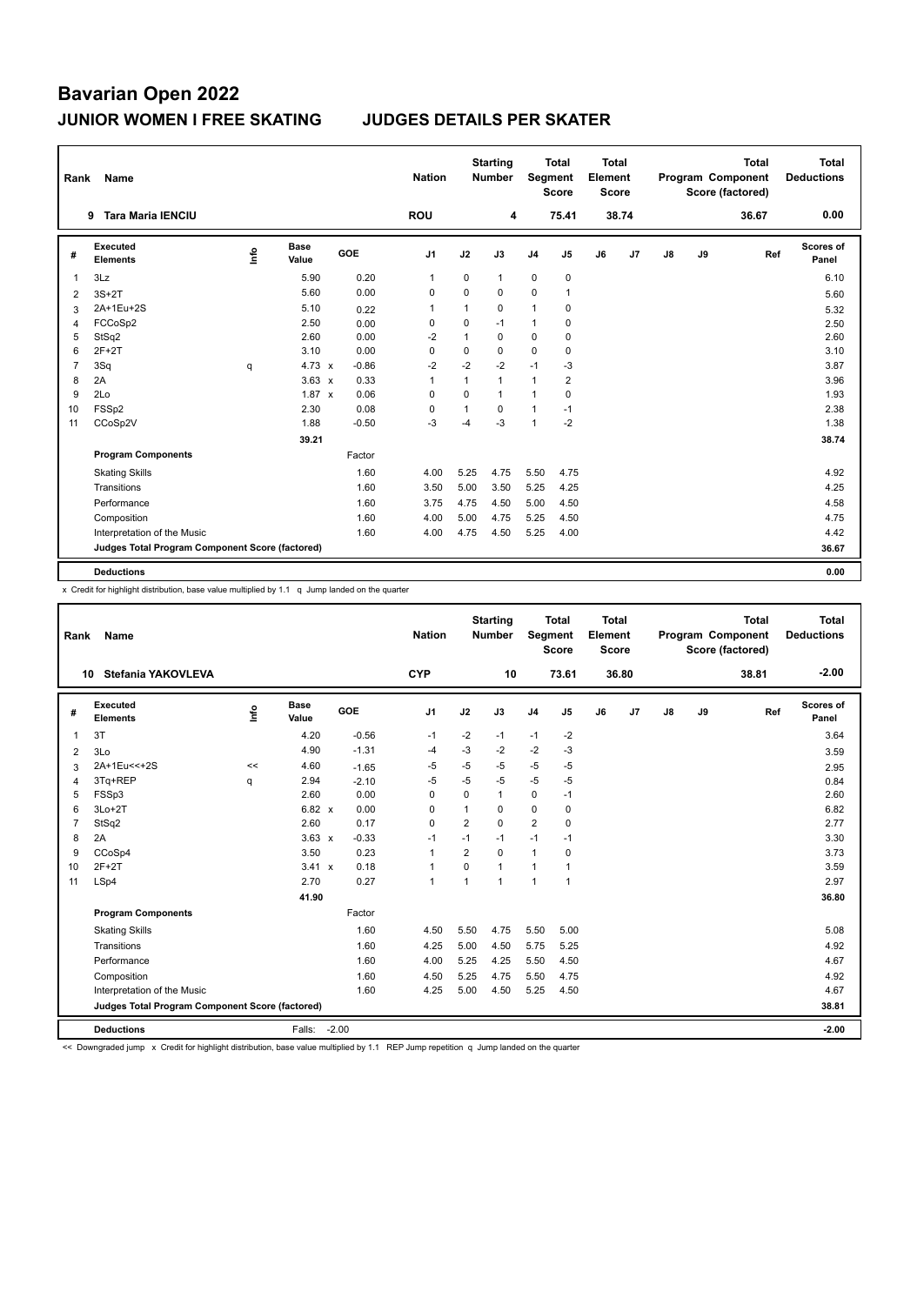| Rank | Name                                            |                          |                      |         | <b>Nation</b>  |                | <b>Starting</b><br><b>Number</b> |                | <b>Total</b><br>Segment<br><b>Score</b> | <b>Total</b><br>Element<br><b>Score</b> |                |    |    | <b>Total</b><br>Program Component<br>Score (factored) | <b>Total</b><br><b>Deductions</b> |
|------|-------------------------------------------------|--------------------------|----------------------|---------|----------------|----------------|----------------------------------|----------------|-----------------------------------------|-----------------------------------------|----------------|----|----|-------------------------------------------------------|-----------------------------------|
|      | Jolanda VOS<br>11                               |                          |                      |         | <b>NED</b>     |                | 8                                |                | 69.16                                   |                                         | 34.76          |    |    | 34.40                                                 | 0.00                              |
| #    | <b>Executed</b><br><b>Elements</b>              | ۴                        | <b>Base</b><br>Value | GOE     | J <sub>1</sub> | J2             | J3                               | J <sub>4</sub> | J5                                      | J6                                      | J <sub>7</sub> | J8 | J9 | Ref                                                   | Scores of<br>Panel                |
|      | $3S<+2T$                                        | $\,<\,$                  | 4.74                 | $-0.80$ | $-4$           | $-2$           | $-3$                             | $-2$           | $-2$                                    |                                         |                |    |    |                                                       | 3.94                              |
| 2    | 2A                                              |                          | 3.30                 | $-0.99$ | $-4$           | $-3$           | $-2$                             | $-2$           | $-4$                                    |                                         |                |    |    |                                                       | 2.31                              |
| 3    | 3S<                                             | $\overline{\phantom{a}}$ | 3.44                 | $-0.80$ | $-4$           | $-2$           | $-3$                             | $-2$           | $-2$                                    |                                         |                |    |    |                                                       | 2.64                              |
| 4    | CCoSp4                                          |                          | 3.50                 | 0.47    | $\overline{2}$ | $\mathbf{1}$   | $\mathbf{1}$                     | 2              | 1                                       |                                         |                |    |    |                                                       | 3.97                              |
| 5    | StSq2                                           |                          | 2.60                 | 0.00    | $-1$           | $\mathbf{1}$   | $\mathbf 0$                      | 2              | $-1$                                    |                                         |                |    |    |                                                       | 2.60                              |
| 6    | $2A+2Tq$                                        | q                        | 4.60                 | $-0.66$ | $-3$           | $-2$           | $-2$                             | $-1$           | $-2$                                    |                                         |                |    |    |                                                       | 3.94                              |
|      | 2F+2Loq+2Loq                                    | q                        | $5.72 \times$        | $-0.48$ | $-4$           | $-4$           | $-2$                             | $-2$           | $-2$                                    |                                         |                |    |    |                                                       | 5.24                              |
| 8    | CSSp4                                           |                          | 3.00                 | $-0.30$ | $-2$           | $\mathbf 0$    | $-1$                             | $\mathbf{1}$   | $-2$                                    |                                         |                |    |    |                                                       | 2.70                              |
| 9    | 2F                                              |                          | $1.98 \times$        | 0.06    | 0              | $\mathbf 0$    | $\mathbf{1}$                     | $\mathbf{1}$   | 0                                       |                                         |                |    |    |                                                       | 2.04                              |
| 10   | 2Lz                                             |                          | 2.31 x               | 0.07    | $\Omega$       | $\Omega$       | $\mathbf{1}$                     | $\mathbf{1}$   | $\Omega$                                |                                         |                |    |    |                                                       | 2.38                              |
| 11   | FCCoSp3                                         |                          | 3.00                 | 0.00    | $-1$           | $\overline{1}$ | $-1$                             | $\mathbf{1}$   | 0                                       |                                         |                |    |    |                                                       | 3.00                              |
|      |                                                 |                          | 38.19                |         |                |                |                                  |                |                                         |                                         |                |    |    |                                                       | 34.76                             |
|      | <b>Program Components</b>                       |                          |                      | Factor  |                |                |                                  |                |                                         |                                         |                |    |    |                                                       |                                   |
|      | <b>Skating Skills</b>                           |                          |                      | 1.60    | 4.00           | 4.25           | 4.75                             | 5.50           | 3.75                                    |                                         |                |    |    |                                                       | 4.33                              |
|      | Transitions                                     |                          |                      | 1.60    | 3.50           | 4.50           | 4.00                             | 5.50           | 4.00                                    |                                         |                |    |    |                                                       | 4.17                              |
|      | Performance                                     |                          |                      | 1.60    | 3.75           | 4.50           | 4.50                             | 5.00           | 3.75                                    |                                         |                |    |    |                                                       | 4.25                              |
|      | Composition                                     |                          |                      | 1.60    | 4.25           | 4.50           | 4.75                             | 5.25           | 4.00                                    |                                         |                |    |    |                                                       | 4.50                              |
|      | Interpretation of the Music                     |                          |                      | 1.60    | 4.00           | 4.25           | 4.50                             | 5.50           | 4.00                                    |                                         |                |    |    |                                                       | 4.25                              |
|      | Judges Total Program Component Score (factored) |                          |                      |         |                |                |                                  |                |                                         |                                         |                |    |    |                                                       | 34.40                             |
|      | <b>Deductions</b>                               |                          |                      |         |                |                |                                  |                |                                         |                                         |                |    |    |                                                       | 0.00                              |

< Under-rotated jump x Credit for highlight distribution, base value multiplied by 1.1 q Jump landed on the quarter

| Rank           | Name                                            |         |                      |         | <b>Nation</b>  |                | <b>Starting</b><br><b>Number</b> | Segment        | <b>Total</b><br><b>Score</b> | <b>Total</b><br>Element<br><b>Score</b> |       |    |    | <b>Total</b><br>Program Component<br>Score (factored) | <b>Total</b><br><b>Deductions</b> |
|----------------|-------------------------------------------------|---------|----------------------|---------|----------------|----------------|----------------------------------|----------------|------------------------------|-----------------------------------------|-------|----|----|-------------------------------------------------------|-----------------------------------|
|                | Ina JUNGMANN<br>12                              |         |                      |         | <b>GER</b>     |                | 11                               |                | 68.43                        |                                         | 29.30 |    |    | 40.13                                                 | $-1.00$                           |
| #              | <b>Executed</b><br><b>Elements</b>              | ۴       | <b>Base</b><br>Value | GOE     | J <sub>1</sub> | J2             | J3                               | J <sub>4</sub> | J <sub>5</sub>               | J6                                      | J7    | J8 | J9 | Ref                                                   | Scores of<br>Panel                |
| 1              | $2A+2T$                                         |         | 4.60                 | 0.33    | $\mathbf{1}$   | $\mathbf{1}$   | $\mathbf{1}$                     | $\mathbf{1}$   | $\mathbf{1}$                 |                                         |       |    |    |                                                       | 4.93                              |
| $\overline{2}$ | 3T<<                                            | <<      | 1.30                 | $-0.65$ | $-5$           | $-5$           | $-4$                             | $-5$           | $-5$                         |                                         |       |    |    |                                                       | 0.65                              |
| 3              | 2A                                              |         | 3.30                 | $-1.65$ | $-5$           | $-5$           | $-5$                             | $-5$           | $-4$                         |                                         |       |    |    |                                                       | 1.65                              |
| $\overline{4}$ | 3Lo<<                                           | <<      | 1.70                 | $-0.85$ | $-5$           | $-5$           | $-3$                             | $-5$           | $-5$                         |                                         |       |    |    |                                                       | 0.85                              |
| 5              | FSSp3                                           |         | 2.60                 | 0.17    | $-1$           | $\mathbf{1}$   | 0                                | $\mathbf{1}$   | $\mathbf{1}$                 |                                         |       |    |    |                                                       | 2.77                              |
| 6              | StSq2                                           |         | 2.60                 | 0.35    | $-1$           | $\overline{2}$ | $\mathbf{1}$                     | $\overline{2}$ | $\overline{1}$               |                                         |       |    |    |                                                       | 2.95                              |
| $\overline{7}$ | $2Lz+2T$                                        |         | $3.74 \times$        | 0.21    | $\overline{1}$ | $\mathbf{1}$   | $\mathbf{1}$                     | $\overline{2}$ | $\overline{1}$               |                                         |       |    |    |                                                       | 3.95                              |
| 8              | 2F+2T*                                          | $\star$ | 1.98 x               | 0.18    | $\mathbf{1}$   | $\Omega$       | 1                                | 1              |                              |                                         |       |    |    |                                                       | 2.16                              |
| 9              | 2Lz                                             |         | 2.31 x               | 0.21    | $\overline{1}$ | $\Omega$       | $\mathbf{1}$                     | 1              | $\overline{1}$               |                                         |       |    |    |                                                       | 2.52                              |
| 10             | LSp4                                            |         | 2.70                 | 0.09    | $\Omega$       | 1              | $\Omega$                         | 0              | $\mathbf{1}$                 |                                         |       |    |    |                                                       | 2.79                              |
| 11             | CCoSp4                                          |         | 3.50                 | 0.58    | $\overline{1}$ | 2              | $\overline{1}$                   | 2              | $\overline{2}$               |                                         |       |    |    |                                                       | 4.08                              |
|                |                                                 |         | 30.33                |         |                |                |                                  |                |                              |                                         |       |    |    |                                                       | 29.30                             |
|                | <b>Program Components</b>                       |         |                      | Factor  |                |                |                                  |                |                              |                                         |       |    |    |                                                       |                                   |
|                | <b>Skating Skills</b>                           |         |                      | 1.60    | 4.50           | 5.00           | 5.00                             | 5.50           | 5.50                         |                                         |       |    |    |                                                       | 5.17                              |
|                | Transitions                                     |         |                      | 1.60    | 4.50           | 4.75           | 4.50                             | 5.75           | 5.25                         |                                         |       |    |    |                                                       | 4.83                              |
|                | Performance                                     |         |                      | 1.60    | 4.25           | 5.25           | 4.75                             | 5.25           | 5.50                         |                                         |       |    |    |                                                       | 5.08                              |
|                | Composition                                     |         |                      | 1.60    | 4.75           | 5.00           | 5.00                             | 5.50           | 5.25                         |                                         |       |    |    |                                                       | 5.08                              |
|                | Interpretation of the Music                     |         |                      | 1.60    | 4.50           | 5.00           | 4.75                             | 5.50           | 5.00                         |                                         |       |    |    |                                                       | 4.92                              |
|                | Judges Total Program Component Score (factored) |         |                      |         |                |                |                                  |                |                              |                                         |       |    |    |                                                       | 40.13                             |
|                | <b>Deductions</b>                               |         | Falls:               | $-1.00$ |                |                |                                  |                |                              |                                         |       |    |    |                                                       | $-1.00$                           |

<< Downgraded jump \* Invalid element x Credit for highlight distribution, base value multiplied by 1.1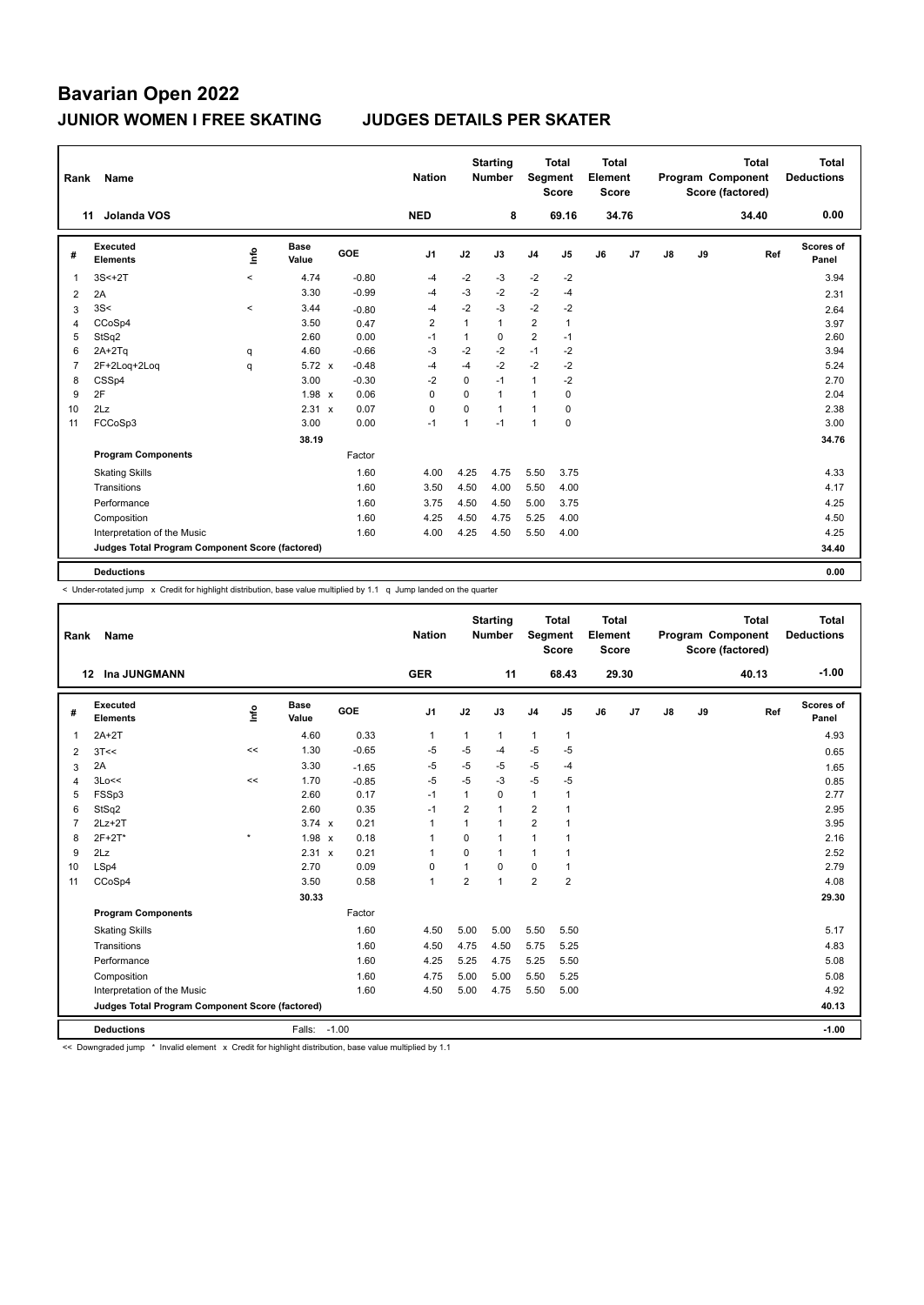| Rank           | Name                                            |      |                      |         |         | <b>Nation</b>  |              | <b>Starting</b><br><b>Number</b> |                | <b>Total</b><br>Segment<br><b>Score</b> | <b>Total</b><br>Element<br><b>Score</b> |       |               |    | <b>Total</b><br>Program Component<br>Score (factored) | Total<br><b>Deductions</b> |
|----------------|-------------------------------------------------|------|----------------------|---------|---------|----------------|--------------|----------------------------------|----------------|-----------------------------------------|-----------------------------------------|-------|---------------|----|-------------------------------------------------------|----------------------------|
|                | Paula BERYAK<br>13                              |      |                      |         |         | <b>GER</b>     |              | $\overline{7}$                   |                | 64.55                                   |                                         | 30.22 |               |    | 35.33                                                 | $-1.00$                    |
| #              | Executed<br><b>Elements</b>                     | ١nfo | <b>Base</b><br>Value | GOE     |         | J <sub>1</sub> | J2           | J3                               | J <sub>4</sub> | J <sub>5</sub>                          | J6                                      | J7    | $\mathsf{J}8$ | J9 | Ref                                                   | Scores of<br>Panel         |
| 1              | $3T+2T$                                         |      | 5.50                 |         | 0.28    | 0              | 0            | $\mathbf{1}$                     | $\mathbf{1}$   | $\mathbf{1}$                            |                                         |       |               |    |                                                       | 5.78                       |
| 2              | 3S                                              |      | 4.30                 |         | $-2.15$ | $-5$           | $-5$         | $-5$                             | $-5$           | $-5$                                    |                                         |       |               |    |                                                       | 2.15                       |
| 3              | $2A+2T$                                         |      | 4.60                 |         | 0.00    | 0              | $\mathbf 0$  | 0                                | $\mathbf{1}$   | $\pmb{0}$                               |                                         |       |               |    |                                                       | 4.60                       |
| $\overline{4}$ | 3Lo<<                                           | <<   | 1.70                 |         | $-0.85$ | $-5$           | $-5$         | $-5$                             | $-5$           | -5                                      |                                         |       |               |    |                                                       | 0.85                       |
| 5              | FCCoSp4                                         |      | 3.50                 |         | 0.23    | $\Omega$       | $\mathbf{1}$ | $\Omega$                         | $\overline{2}$ | $\mathbf{1}$                            |                                         |       |               |    |                                                       | 3.73                       |
| 6              | 1A                                              |      | 1.21 x               |         | $-0.04$ | $-1$           | $\Omega$     | $\Omega$                         | $-1$           | 0                                       |                                         |       |               |    |                                                       | 1.17                       |
| 7              | 2F+1Eu+2S                                       |      | $3.96 \times$        |         | 0.00    | 0              | $\mathbf 0$  | $\mathbf 0$                      | $\mathbf 0$    | $\mathbf 0$                             |                                         |       |               |    |                                                       | 3.96                       |
| 8              | 2F                                              |      | $1.98 \times$        |         | 0.06    | 0              | 0            | 0                                | $\mathbf{1}$   | $\overline{1}$                          |                                         |       |               |    |                                                       | 2.04                       |
| 9              | CCoSp3V                                         |      | 2.25                 |         | $-0.30$ | $-2$           | $\mathbf 0$  | $-2$                             | $-1$           | $-1$                                    |                                         |       |               |    |                                                       | 1.95                       |
| 10             | StSq2                                           |      | 2.60                 |         | $-0.26$ | $-2$           | $-2$         | $\Omega$                         | $\mathbf{1}$   | $-1$                                    |                                         |       |               |    |                                                       | 2.34                       |
| 11             | LSp2                                            |      | 1.90                 |         | $-0.25$ | $-3$           | $-2$         | $\mathbf 0$                      | $-1$           | $-1$                                    |                                         |       |               |    |                                                       | 1.65                       |
|                |                                                 |      | 33.50                |         |         |                |              |                                  |                |                                         |                                         |       |               |    |                                                       | 30.22                      |
|                | <b>Program Components</b>                       |      |                      |         | Factor  |                |              |                                  |                |                                         |                                         |       |               |    |                                                       |                            |
|                | <b>Skating Skills</b>                           |      |                      |         | 1.60    | 3.50           | 4.50         | 4.50                             | 5.50           | 4.75                                    |                                         |       |               |    |                                                       | 4.58                       |
|                | Transitions                                     |      |                      |         | 1.60    | 3.00           | 4.50         | 4.25                             | 5.25           | 4.50                                    |                                         |       |               |    |                                                       | 4.42                       |
|                | Performance                                     |      |                      |         | 1.60    | 3.25           | 4.50         | 4.25                             | 5.50           | 4.00                                    |                                         |       |               |    |                                                       | 4.25                       |
|                | Composition                                     |      |                      |         | 1.60    | 3.75           | 4.75         | 4.50                             | 5.25           | 4.25                                    |                                         |       |               |    |                                                       | 4.50                       |
|                | Interpretation of the Music                     |      |                      |         | 1.60    | 3.50           | 4.50         | 4.25                             | 5.50           | 4.25                                    |                                         |       |               |    |                                                       | 4.33                       |
|                | Judges Total Program Component Score (factored) |      |                      |         |         |                |              |                                  |                |                                         |                                         |       |               |    |                                                       | 35.33                      |
|                | <b>Deductions</b>                               |      | Falls:               | $-1.00$ |         |                |              |                                  |                |                                         |                                         |       |               |    |                                                       | $-1.00$                    |

<< Downgraded jump x Credit for highlight distribution, base value multiplied by 1.1

| Rank           | Name                                            |      |                      |         | <b>Nation</b>  |             | <b>Starting</b><br><b>Number</b> | Segment        | <b>Total</b><br><b>Score</b> | <b>Total</b><br>Element<br><b>Score</b> |       |               |    | <b>Total</b><br>Program Component<br>Score (factored) | <b>Total</b><br><b>Deductions</b> |
|----------------|-------------------------------------------------|------|----------------------|---------|----------------|-------------|----------------------------------|----------------|------------------------------|-----------------------------------------|-------|---------------|----|-------------------------------------------------------|-----------------------------------|
|                | Kama SCHELEWSKI<br>14                           |      |                      |         | <b>GER</b>     |             | $\mathbf{2}$                     |                | 64.12                        |                                         | 34.51 |               |    | 31.61                                                 | $-2.00$                           |
| #              | Executed<br><b>Elements</b>                     | lnfo | <b>Base</b><br>Value | GOE     | J <sub>1</sub> | J2          | J3                               | J <sub>4</sub> | J5                           | J6                                      | J7    | $\mathsf{J}8$ | J9 | Ref                                                   | <b>Scores of</b><br>Panel         |
| $\mathbf{1}$   | $2A+2T$                                         |      | 4.60                 | $-0.33$ | $-1$           | $-1$        | $-1$                             | $-1$           | $-1$                         |                                         |       |               |    |                                                       | 4.27                              |
| 2              | $3T+2T$                                         |      | 5.50                 | $-0.42$ | $-1$           | $-1$        | $-1$                             | $-1$           | $-2$                         |                                         |       |               |    |                                                       | 5.08                              |
| 3              | 3S                                              |      | 4.30                 | $-2.15$ | $-5$           | $-5$        | -5                               | $-5$           | $-5$                         |                                         |       |               |    |                                                       | 2.15                              |
| $\overline{4}$ | FSSp4                                           |      | 3.00                 | 0.00    | 0              | $\mathbf 0$ | 0                                | $\mathbf{1}$   | $\mathbf 0$                  |                                         |       |               |    |                                                       | 3.00                              |
| 5              | 3T                                              |      | 4.20                 | $-2.10$ | $-5$           | $-5$        | $-5$                             | -5             | $-5$                         |                                         |       |               |    |                                                       | 2.10                              |
| 6              | 2A                                              |      | 3.30                 | $-0.99$ | -3             | $-3$        | $-2$                             | $-3$           | $-3$                         |                                         |       |               |    |                                                       | 2.31                              |
| $\overline{7}$ | 2Lz+1Eu+2S                                      |      | 4.29 x               | 0.00    | $-2$           | $\Omega$    | $\Omega$                         | $\mathbf 0$    | $\mathbf 0$                  |                                         |       |               |    |                                                       | 4.29                              |
| 8              | 2Lz                                             |      | 2.31 x               | 0.00    | $\mathbf 0$    | $\mathbf 0$ | 0                                | $\mathbf 0$    | $\mathbf{1}$                 |                                         |       |               |    |                                                       | 2.31                              |
| 9              | StSq2                                           |      | 2.60                 | $-0.09$ | $-1$           | $\Omega$    | $-1$                             | $\mathbf 0$    | $\mathbf 0$                  |                                         |       |               |    |                                                       | 2.51                              |
| 10             | CCoSp4                                          |      | 3.50                 | 0.35    | $\mathbf{1}$   |             | 1                                | $\mathbf{1}$   | $\overline{2}$               |                                         |       |               |    |                                                       | 3.85                              |
| 11             | LSp3                                            |      | 2.40                 | 0.24    | $\mathbf{1}$   | 1           | $\Omega$                         | $\overline{1}$ | $\overline{1}$               |                                         |       |               |    |                                                       | 2.64                              |
|                |                                                 |      | 40.00                |         |                |             |                                  |                |                              |                                         |       |               |    |                                                       | 34.51                             |
|                | <b>Program Components</b>                       |      |                      | Factor  |                |             |                                  |                |                              |                                         |       |               |    |                                                       |                                   |
|                | <b>Skating Skills</b>                           |      |                      | 1.60    | 3.75           | 4.25        | 3.50                             | 5.00           | 4.75                         |                                         |       |               |    |                                                       | 4.25                              |
|                | Transitions                                     |      |                      | 1.60    | 3.00           | 4.00        | 3.00                             | 4.75           | 4.00                         |                                         |       |               |    |                                                       | 3.67                              |
|                | Performance                                     |      |                      | 1.60    | 2.75           | 4.25        | 3.25                             | 4.25           | 4.50                         |                                         |       |               |    |                                                       | 3.92                              |
|                | Composition                                     |      |                      | 1.60    | 3.00           | 4.25        | 3.50                             | 4.75           | 4.25                         |                                         |       |               |    |                                                       | 4.00                              |
|                | Interpretation of the Music                     |      |                      | 1.60    | 3.00           | 4.00        | 3.25                             | 4.50           | 4.50                         |                                         |       |               |    |                                                       | 3.92                              |
|                | Judges Total Program Component Score (factored) |      |                      |         |                |             |                                  |                |                              |                                         |       |               |    |                                                       | 31.61                             |
|                | <b>Deductions</b>                               |      | Falls:               | $-2.00$ |                |             |                                  |                |                              |                                         |       |               |    |                                                       | $-2.00$                           |

x Credit for highlight distribution, base value multiplied by 1.1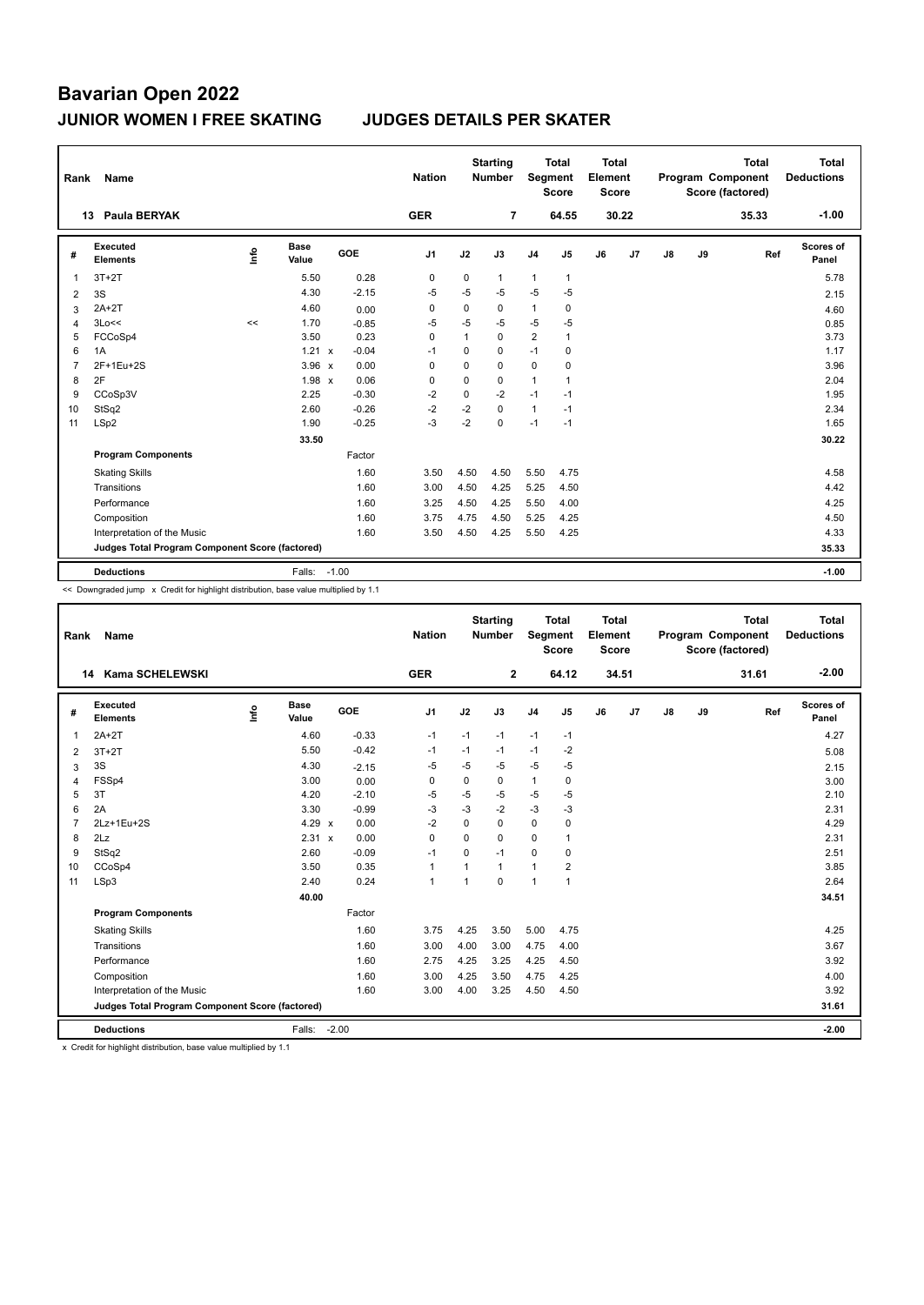| Rank | Name                                            |                          |                      |         | <b>Nation</b>  |          | <b>Starting</b><br><b>Number</b> | <b>Segment</b> | <b>Total</b><br><b>Score</b> | <b>Total</b><br>Element<br><b>Score</b> |                |    |    | <b>Total</b><br>Program Component<br>Score (factored) | <b>Total</b><br><b>Deductions</b> |
|------|-------------------------------------------------|--------------------------|----------------------|---------|----------------|----------|----------------------------------|----------------|------------------------------|-----------------------------------------|----------------|----|----|-------------------------------------------------------|-----------------------------------|
|      | <b>Selina WILHELM</b><br>15                     |                          |                      |         | <b>GER</b>     |          | 6                                |                | 62.78                        |                                         | 28.79          |    |    | 35.99                                                 | $-2.00$                           |
| #    | <b>Executed</b><br><b>Elements</b>              | ١nf٥                     | <b>Base</b><br>Value | GOE     | J1             | J2       | J3                               | J <sub>4</sub> | J5                           | J6                                      | J <sub>7</sub> | J8 | J9 | Ref                                                   | <b>Scores of</b><br>Panel         |
| 1    | $3S+2T$                                         |                          | 5.60                 | 0.29    | $\mathbf 0$    | 1        | $\mathbf 0$                      | $\mathbf{1}$   | $\mathbf{1}$                 |                                         |                |    |    |                                                       | 5.89                              |
| 2    | 2Lo+1Lo+2Lo                                     |                          | 3.90                 | 0.00    | 0              | 0        | 0                                | 0              | 0                            |                                         |                |    |    |                                                       | 3.90                              |
| 3    | 3Tq                                             | q                        | 4.20                 | $-2.10$ | $-5$           | $-5$     | $-5$                             | $-5$           | $-5$                         |                                         |                |    |    |                                                       | 2.10                              |
| 4    | 3Lo<                                            | $\overline{\phantom{0}}$ | 3.92                 | $-1.96$ | $-5$           | $-5$     | $-5$                             | $-5$           | -5                           |                                         |                |    |    |                                                       | 1.96                              |
| 5    | 1A                                              |                          | 1.10                 | $-0.07$ | 0              | $-2$     | $-1$                             | $-1$           | 0                            |                                         |                |    |    |                                                       | 1.03                              |
| 6    | FSSp3                                           |                          | 2.60                 | 0.17    | -1             | 1        | $\Omega$                         | $\mathbf{1}$   | 0                            |                                         |                |    |    |                                                       | 2.77                              |
| 7    | 2S                                              |                          | $1.43 \times$        | $-0.52$ | $-4$           | $-4$     | $-4$                             | $-5$           | $-4$                         |                                         |                |    |    |                                                       | 0.91                              |
| 8    | 2A<                                             | $\hat{}$                 | $2.90 \times$        | $-1.23$ | $-5$           | $-5$     | $-3$                             | $-4$           | -5                           |                                         |                |    |    |                                                       | 1.67                              |
| 9    | StSq2                                           |                          | 2.60                 | $-0.09$ | 0              | 0        | $-1$                             | $\mathbf{1}$   | $-1$                         |                                         |                |    |    |                                                       | 2.51                              |
| 10   | LSp3                                            |                          | 2.40                 | $-0.08$ | 0              | $\Omega$ | $-2$                             | $\mathbf 0$    | $-1$                         |                                         |                |    |    |                                                       | 2.32                              |
| 11   | CCoSp4                                          |                          | 3.50                 | 0.23    | $\overline{1}$ | $\Omega$ | $\Omega$                         | $\mathbf{1}$   | $\mathbf{1}$                 |                                         |                |    |    |                                                       | 3.73                              |
|      |                                                 |                          | 34.15                |         |                |          |                                  |                |                              |                                         |                |    |    |                                                       | 28.79                             |
|      | <b>Program Components</b>                       |                          |                      | Factor  |                |          |                                  |                |                              |                                         |                |    |    |                                                       |                                   |
|      | <b>Skating Skills</b>                           |                          |                      | 1.60    | 4.25           | 4.75     | 4.75                             | 5.50           | 5.00                         |                                         |                |    |    |                                                       | 4.83                              |
|      | Transitions                                     |                          |                      | 1.60    | 4.00           | 4.50     | 4.25                             | 5.25           | 4.25                         |                                         |                |    |    |                                                       | 4.33                              |
|      | Performance                                     |                          |                      | 1.60    | 4.00           | 4.50     | 4.50                             | 5.00           | 4.00                         |                                         |                |    |    |                                                       | 4.33                              |
|      | Composition                                     |                          |                      | 1.60    | 4.50           | 4.75     | 4.75                             | 5.25           | 4.50                         |                                         |                |    |    |                                                       | 4.67                              |
|      | Interpretation of the Music                     |                          |                      | 1.60    | 4.00           | 4.50     | 4.50                             | 5.00           | 4.00                         |                                         |                |    |    |                                                       | 4.33                              |
|      | Judges Total Program Component Score (factored) |                          |                      |         |                |          |                                  |                |                              |                                         |                |    |    |                                                       | 35.99                             |
|      | <b>Deductions</b>                               |                          | Falls:               | $-2.00$ |                |          |                                  |                |                              |                                         |                |    |    |                                                       | $-2.00$                           |

< Under-rotated jump x Credit for highlight distribution, base value multiplied by 1.1 q Jump landed on the quarter

| Rank           | <b>Name</b>                                     |         |                      |              |         | <b>Nation</b>  |                | <b>Starting</b><br><b>Number</b> |                | <b>Total</b><br>Segment<br><b>Score</b> | Total<br>Element<br><b>Score</b> |       |    |    | <b>Total</b><br>Program Component<br>Score (factored) | Total<br><b>Deductions</b> |
|----------------|-------------------------------------------------|---------|----------------------|--------------|---------|----------------|----------------|----------------------------------|----------------|-----------------------------------------|----------------------------------|-------|----|----|-------------------------------------------------------|----------------------------|
|                | <b>Marielen HIRLING</b><br>16                   |         |                      |              |         | <b>GER</b>     |                | 3                                |                | 56.05                                   |                                  | 23.65 |    |    | 32.40                                                 | 0.00                       |
| #              | Executed<br><b>Elements</b>                     | ١nfo    | <b>Base</b><br>Value | GOE          |         | J <sub>1</sub> | J2             | J3                               | J <sub>4</sub> | J5                                      | J6                               | J7    | J8 | J9 | Ref                                                   | Scores of<br>Panel         |
| $\overline{1}$ | 1Lo                                             |         | 0.50                 |              | $-0.02$ | $-1$           | 0              | 0                                | $-1$           | 0                                       |                                  |       |    |    |                                                       | 0.48                       |
| 2              | 2S                                              |         | 1.30                 |              | $-0.22$ | $-2$           | $-3$           | $-2$                             | $-1$           | $-1$                                    |                                  |       |    |    |                                                       | 1.08                       |
| 3              | $2T+2T$                                         |         | 2.60                 |              | $-0.04$ | 0              | 0              | 0                                | $-1$           | $-1$                                    |                                  |       |    |    |                                                       | 2.56                       |
| 4              | $2A+2T^*$                                       | $\star$ | 3.30                 |              | $-0.11$ | $\mathbf{1}$   | $\mathbf 0$    | 0                                | $-1$           | $-1$                                    |                                  |       |    |    |                                                       | 3.19                       |
| 5              | FCSp2                                           |         | 2.30                 |              | 0.23    | $\overline{2}$ |                | 1                                | $\mathbf{1}$   | 1                                       |                                  |       |    |    |                                                       | 2.53                       |
| 6              | 1T                                              |         | 0.44 x               |              | $-0.16$ | -4             | $-5$           | $-3$                             | $-5$           | $-3$                                    |                                  |       |    |    |                                                       | 0.28                       |
| $\overline{7}$ | 2F+1Eu+2S                                       |         | 3.96                 | $\mathsf{x}$ | 0.00    | $\mathbf 0$    | $\mathbf 0$    | 0                                | $\mathbf 0$    | $-1$                                    |                                  |       |    |    |                                                       | 3.96                       |
| 8              | 1A                                              |         | 1.21 x               |              | 0.00    | $\Omega$       | $\Omega$       | $\Omega$                         | $-1$           | $\Omega$                                |                                  |       |    |    |                                                       | 1.21                       |
| 9              | LSp3                                            |         | 2.40                 |              | 0.00    | $\mathbf 0$    | $\Omega$       | 0                                | $-1$           | 0                                       |                                  |       |    |    |                                                       | 2.40                       |
| 10             | StSq2                                           |         | 2.60                 |              | 0.26    | $\mathbf{1}$   | $\overline{ }$ | $\mathbf{1}$                     | $\mathbf{1}$   | 1                                       |                                  |       |    |    |                                                       | 2.86                       |
| 11             | CCoSp3                                          |         | 3.00                 |              | 0.10    | $\mathbf{1}$   | $\mathbf 0$    | $\overline{1}$                   | $\mathbf 0$    | $-1$                                    |                                  |       |    |    |                                                       | 3.10                       |
|                |                                                 |         | 23.61                |              |         |                |                |                                  |                |                                         |                                  |       |    |    |                                                       | 23.65                      |
|                | <b>Program Components</b>                       |         |                      |              | Factor  |                |                |                                  |                |                                         |                                  |       |    |    |                                                       |                            |
|                | <b>Skating Skills</b>                           |         |                      |              | 1.60    | 4.25           | 4.25           | 4.25                             | 4.75           | 4.75                                    |                                  |       |    |    |                                                       | 4.42                       |
|                | Transitions                                     |         |                      |              | 1.60    | 3.50           | 3.75           | 3.75                             | 4.25           | 4.00                                    |                                  |       |    |    |                                                       | 3.83                       |
|                | Performance                                     |         |                      |              | 1.60    | 3.50           | 3.50           | 4.00                             | 4.50           | 3.75                                    |                                  |       |    |    |                                                       | 3.75                       |
|                | Composition                                     |         |                      |              | 1.60    | 4.00           | 4.25           | 4.25                             | 4.25           | 4.25                                    |                                  |       |    |    |                                                       | 4.25                       |
|                | Interpretation of the Music                     |         |                      |              | 1.60    | 3.75           | 3.50           | 4.00                             | 4.25           | 4.25                                    |                                  |       |    |    |                                                       | 4.00                       |
|                | Judges Total Program Component Score (factored) |         |                      |              |         |                |                |                                  |                |                                         |                                  |       |    |    |                                                       | 32.40                      |
|                | <b>Deductions</b>                               |         |                      |              |         |                |                |                                  |                |                                         |                                  |       |    |    |                                                       | 0.00                       |

\* Invalid element x Credit for highlight distribution, base value multiplied by 1.1